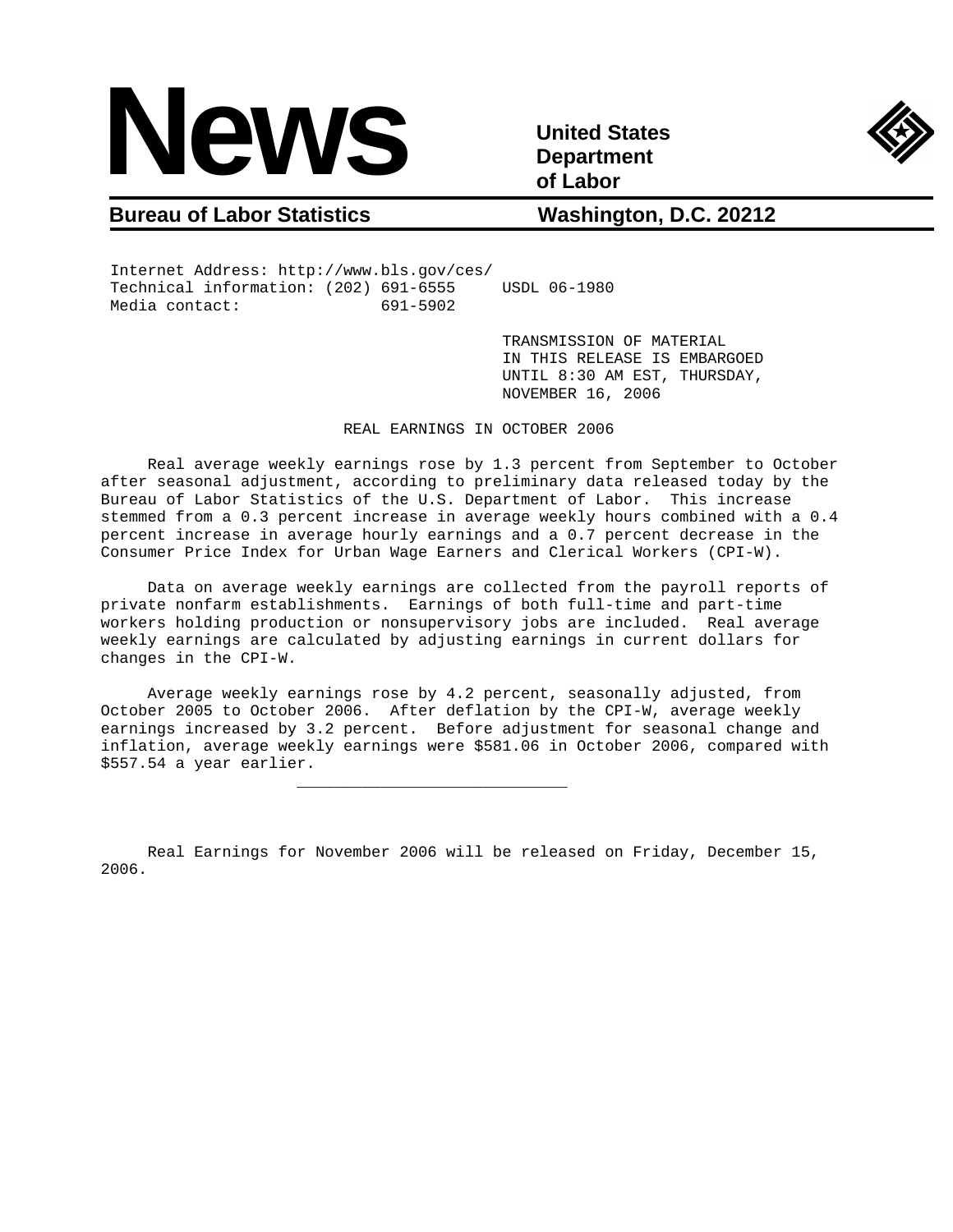**Table A. Composition of change in real earnings of production or nonsupervisory workers**<sup>1</sup>  **on private nonfarm payrolls**

| Year<br>and<br>month                                                                                                                             | Average<br>hourly<br>earnings                                                               | Average<br>weekly<br>hours                                                      | Average<br>weekly<br>earnings                                                             | <b>The</b><br>Consumer<br>Price<br>Index <sup>2</sup>                      | Real<br>average<br>weekly<br>earnings                                                |  |  |  |
|--------------------------------------------------------------------------------------------------------------------------------------------------|---------------------------------------------------------------------------------------------|---------------------------------------------------------------------------------|-------------------------------------------------------------------------------------------|----------------------------------------------------------------------------|--------------------------------------------------------------------------------------|--|--|--|
|                                                                                                                                                  | Percent change from preceding month, seasonally adjusted                                    |                                                                                 |                                                                                           |                                                                            |                                                                                      |  |  |  |
| 2005:<br>Oct.<br>Nov.<br>Dec.<br>2006:<br>Jan.<br>Feb.<br>Mar.<br>Apr.<br>May<br>June<br>July<br>Aug.<br>Sept. <sup>P</sup><br>Oct. <sup>P</sup> | 0.6<br>.0<br>.4<br>$.34.42.6$<br>$.61.5$<br>$\mathcal{A}$<br>$.4 \over 0.2$<br>$.4 \over 4$ | 0.0<br>0.<br>$\overline{0}$ .<br>0<br>0<br>0<br>3<br>0<br>3<br>0<br>3<br>0<br>3 | 0.6<br>.0<br>$\cdot$<br>$3.4$<br>$-2.9$<br>$-2$<br>.7<br>$\cdot$<br>$\binom{3}{2}$<br>.7. | $0.2$<br>-.8<br>-.1<br>.7<br>$.5\,6$<br>$.5\,2$<br>$.5\,4$<br>$-7 - 7 - 7$ | $0.4$<br>$0.8$<br>$.5$<br>$-3$<br>$-2$<br>$-3$<br>$-5$<br>$-1$<br>$-3$<br>1.0<br>1.3 |  |  |  |

 $2$  The deflator for the constant-dollar  $3$  Less than 0.05 percent. series presented in this release is the  $P =$  preliminary. Consumer Price Index for Urban Wage

Earners and Clerical Workers (CPI-W).<br>  $3$  Less than 0.05 percent.<br>  $P =$  preliminary.

| Table B. Percent change in earnings from the same month a year ago for         |
|--------------------------------------------------------------------------------|
| production or nonsupervisory workers <sup>1</sup> on private nonfarm payrolls, |
| seasonally adjusted                                                            |

| Year                                                                                                                                  |                                                                                         | Average hourly<br>earnings                                                                                   | Average weekly<br>earnings                                                              |                                                                                                           |  |
|---------------------------------------------------------------------------------------------------------------------------------------|-----------------------------------------------------------------------------------------|--------------------------------------------------------------------------------------------------------------|-----------------------------------------------------------------------------------------|-----------------------------------------------------------------------------------------------------------|--|
| and<br>month                                                                                                                          | Current<br>dollars                                                                      | Constant<br>$(1982)$ dollars <sup>2</sup>                                                                    | Current<br>dollars                                                                      | Constant<br>$(1982)$ dollars <sup>2</sup>                                                                 |  |
| 2005:<br>Oct.<br>Nov.<br>Dec.<br>2006:<br>Jan.<br>Feb.<br>Mar.<br>Apr.<br>May<br>June<br>July<br>Aug.<br>Sept. <sup>p</sup><br>Oct. P | 3.1<br>3.0<br>3.2<br>3.3<br>3.5<br>3.5<br>3.8<br>3.7<br>3.9<br>3.8<br>4.0<br>4.1<br>3.9 | $-1.5$<br>$-6$<br>-.2<br>$-.7$<br>$-1$<br>.0<br>$\cdot$ 1<br>$-6$<br>-.6<br>$-.5$<br>$\cdot$ 1<br>2.4<br>2.8 | 3.4<br>3.3<br>3.2<br>3.6<br>3.8<br>3.8<br>4.1<br>4.0<br>4.5<br>4.1<br>4.3<br>4.1<br>4.2 | $-1.2$<br>$-0.3$<br>$-0.2$<br>$-5$<br>$-2$<br>$-4$<br>$-2$<br>(3)<br>$-.1$<br>$\mathcal{A}$<br>2.3<br>3.2 |  |

 $2$  The deflator for the constant-dollar  $3$  Less than 0.05 percent. series presented in this release is the  $P =$  preliminary. Consumer Price Index for Urban Wage

Earners and Clerical Workers (CPI-W).<br>  $3$  Less than 0.05 percent.<br>  $P =$  preliminary.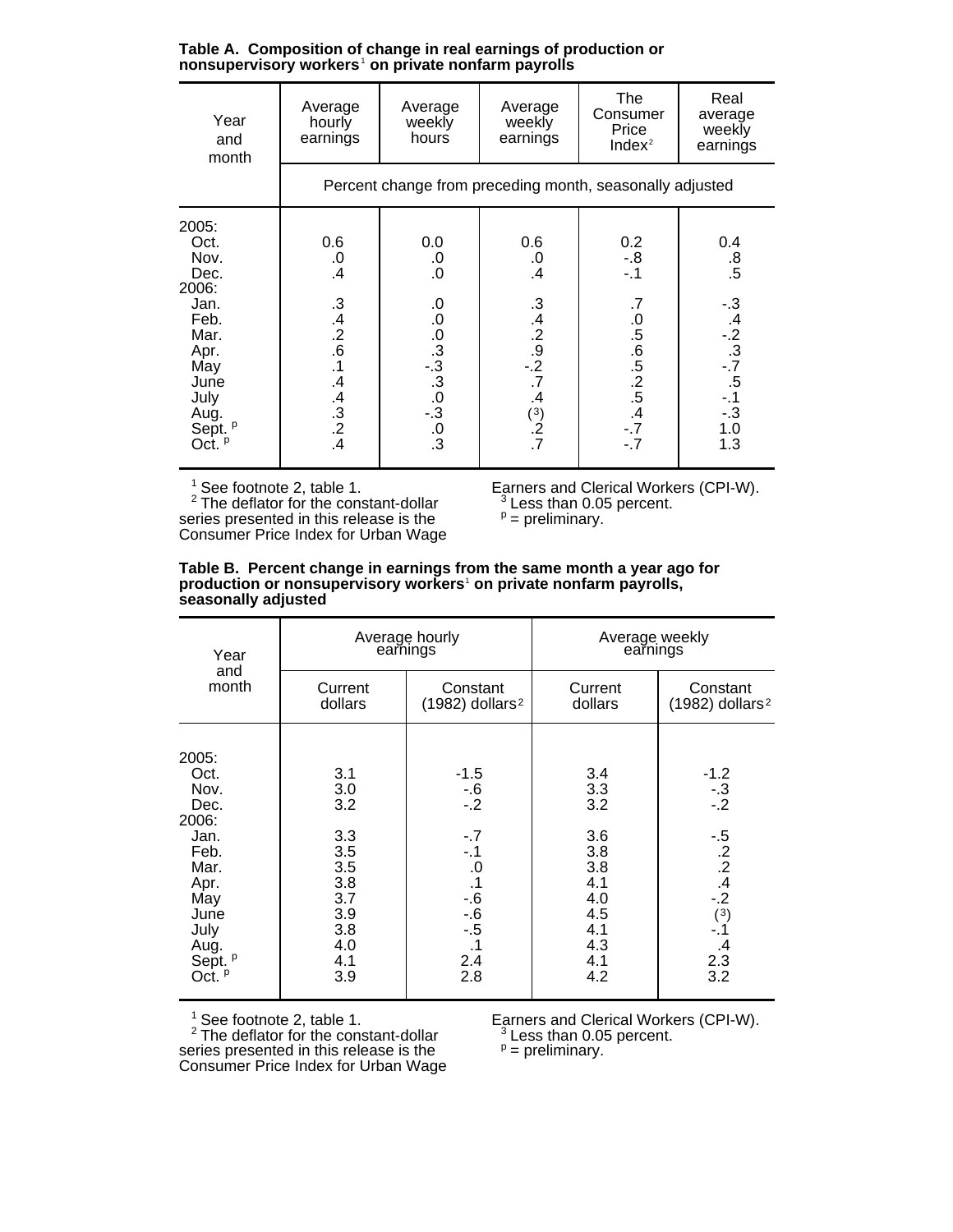## **Table 1. Earnings of production or nonsupervisory workers on private nonfarm payrolls in current and constant dollars**<sup>1</sup>**by industry and selected industry detail, not seasonally adjusted**

|                                                                                      | Average hourly earnings |                            |                           |                                               | Average weekly earnings |                            |                           |                                               |
|--------------------------------------------------------------------------------------|-------------------------|----------------------------|---------------------------|-----------------------------------------------|-------------------------|----------------------------|---------------------------|-----------------------------------------------|
| Industry                                                                             | Oct.<br>2005            | Sept.<br>2006 <sup>p</sup> | Oct.<br>2006 <sup>p</sup> | Percent<br>change:<br>Oct. 2005-<br>Oct. 2006 | Oct.<br>2005            | Sept.<br>2006 <sup>p</sup> | Oct.<br>2006 <sup>p</sup> | Percent<br>change:<br>Oct. 2005-<br>Oct. 2006 |
| Total private: 2<br>Current dollars<br>Constant (1982) dollars                       | \$16.35<br>8.12         | \$16.88<br>8.25            | \$16.99<br>8.36           | 3.9<br>3.0                                    | \$557.54<br>276.83      | \$572.23<br>279.55         | \$581.06<br>285.81        | 4.2<br>3.2                                    |
| Goods-producing:<br>Current dollars<br>Constant (1982) dollars                       | 17.82<br>8.85           | 18.20<br>8.89              | 18.25<br>8.98             | 2.4<br>1.5                                    | 723.49<br>359.23        | 742.56<br>362.76           | 748.25<br>368.05          | 3.4<br>2.5                                    |
| Natural resources and mining:<br>Current dollars<br>Constant (1982) dollars          | 19.01<br>9.44           | 20.04<br>9.79              | 20.29<br>9.98             | 6.7<br>5.7                                    | 882.06<br>437.96        | 913.82<br>446.42           | 941.46<br>463.09          | 6.7<br>5.7                                    |
| Construction:<br>Current dollars<br>Constant (1982) dollars                          | 19.75<br>9.81           | 20.36<br>9.95              | 20.40<br>10.03            | 3.3<br>2.2                                    | 772.23<br>383.43        | 800.15<br>390.89           | 813.96<br>400.37          | 5.4<br>4.4                                    |
| Manufacturing:<br>Current dollars<br>Constant (1982) dollars                         | 16.70<br>8.29           | 16.91<br>8.26              | 16.94<br>8.33             | 1.4<br>.5                                     | 688.04<br>341.63        | 700.07<br>342.00           | 701.32<br>344.97          | 1.9<br>1.0                                    |
| Private service-providing:<br>Constant (1982) dollars                                | 15.95<br>7.92           | 16.51<br>8.07              | 16.65<br>8.19             | 4.4<br>3.4                                    | 519.97<br>258.18        | 534.92<br>261.32           | 546.12<br>268.63          | 5.0<br>4.0                                    |
| Trade, transportation, and utilities:<br>Current dollars<br>Constant (1982) dollars  | 15.09<br>7.49           | 15.56<br>7.60              | 15.61<br>7.68             | 3.4<br>2.5                                    | 505.52<br>251.00        | 521.26<br>254.65           | 524.50<br>257.99          | 3.8<br>2.8                                    |
| Wholesale trade:<br>Current dollars<br>Constant (1982) dollars                       | 18.42<br>9.15           | 19.08<br>9.32              | 19.14<br>9.41             | 3.9<br>2.8                                    | 703.64<br>349.37        | 725.04<br>354.20           | 736.89<br>362.46          | 4.7<br>3.7                                    |
| Retail trade:<br>Current dollars<br>Constant (1982) dollars                          | 12.42<br>6.17           | 12.71<br>6.21              | 12.72<br>6.26             | 2.4<br>1.5                                    | 377.57<br>187.47        | 388.93<br>190.00           | 386.69<br>190.21          | 2.4<br>1.5                                    |
| Transportation and<br>warehousing:<br>Current dollars<br>Constant (1982) dollars     | 16.83<br>8.36           | 17.42<br>8.51              | 17.48<br>8.60             | 3.9<br>2.9                                    | 624.39<br>310.02        | 642.80<br>314.02           | 655.50<br>322.43          | 5.0<br>4.0                                    |
| Utilities:<br>Current dollars<br>Constant (1982) dollars                             | 27.26<br>13.54          | 27.49<br>13.43             | 27.73<br>13.64            | 1.7<br>.7                                     | 1,134.02<br>563.07      | 1.149.08<br>561.35         | 1,172.98<br>576.97        | 3.4<br>2.5                                    |
| Information:<br>Current dollars<br>Constant (1982) dollars                           | 22.80<br>11.32          | 23.58<br>11.52             | 23.65<br>11.63            | 3.7<br>2.7                                    | 843.60<br>418.87        | 870.10<br>425.06           | 879.78<br>432.75          | 4.3<br>3.3                                    |
| Financial activities:<br>Current dollars<br>Constant (1982) dollars                  | 18.22<br>9.05           | 19.03<br>9.30              | 19.26<br>9.47             | 5.7<br>4.6                                    | 665.03<br>330.20        | 673.66<br>329.10           | 702.99<br>345.79          | 5.7<br>4.7                                    |
| Professional and business<br>services:<br>Current dollars<br>Constant (1982) dollars | 18.38<br>9.13           | 19.14<br>9.35              | 19.48<br>9.58             | 6.0<br>4.9                                    | 635.95<br>315.76        | 664.16<br>324.46           | 683.75<br>336.33          | 7.5<br>6.5                                    |
| Education and health services:<br>Current dollars<br>Constant (1982) dollars         | 16.90<br>8.39           | 17.48<br>8.54              | 17.49<br>8.60             | 3.5<br>2.5                                    | 554.32<br>275.23        | 568.10<br>277.53           | 571.92<br>281.32          | 3.2<br>2.2                                    |
| Leisure and hospitality:<br>Current dollars<br>Constant (1982) dollars               | 9.26<br>4.60            | 9.72<br>4.75               | 9.75<br>4.80              | 5.3<br>4.3                                    | 239.83<br>119.08        | 248.83<br>121.56           | 252.53<br>124.22          | 5.3<br>4.3                                    |
| Other services:<br>Current dollars<br>Constant (1982) dollars                        | 14.45<br>7.17           | 14.70<br>7.18              | 14.72<br>7.24             | 1.9<br>1.0                                    | 447.95<br>222.42        | 452.76<br>221.18           | 456.32<br>224.46          | 1.9<br>.9                                     |

 $1$  The deflator for the constant-dollar series presented in this release 2 Data relate to production workers in natural resources and mining<br>
<sup>2</sup> Data relate to production workers in natural resources and mining

<sup>1</sup> The deflator for the constant-dollar series presented in this release and manufacturing, construction workers in construction, and nonsupervisory is the Consumer Price Index for Urban Wage Earners and Clerical workers workers in the service-providing industries. These groups account for approximately four-fifths of the total employment on private nonfarm payrolls.  $\overline{P}$  = preliminary.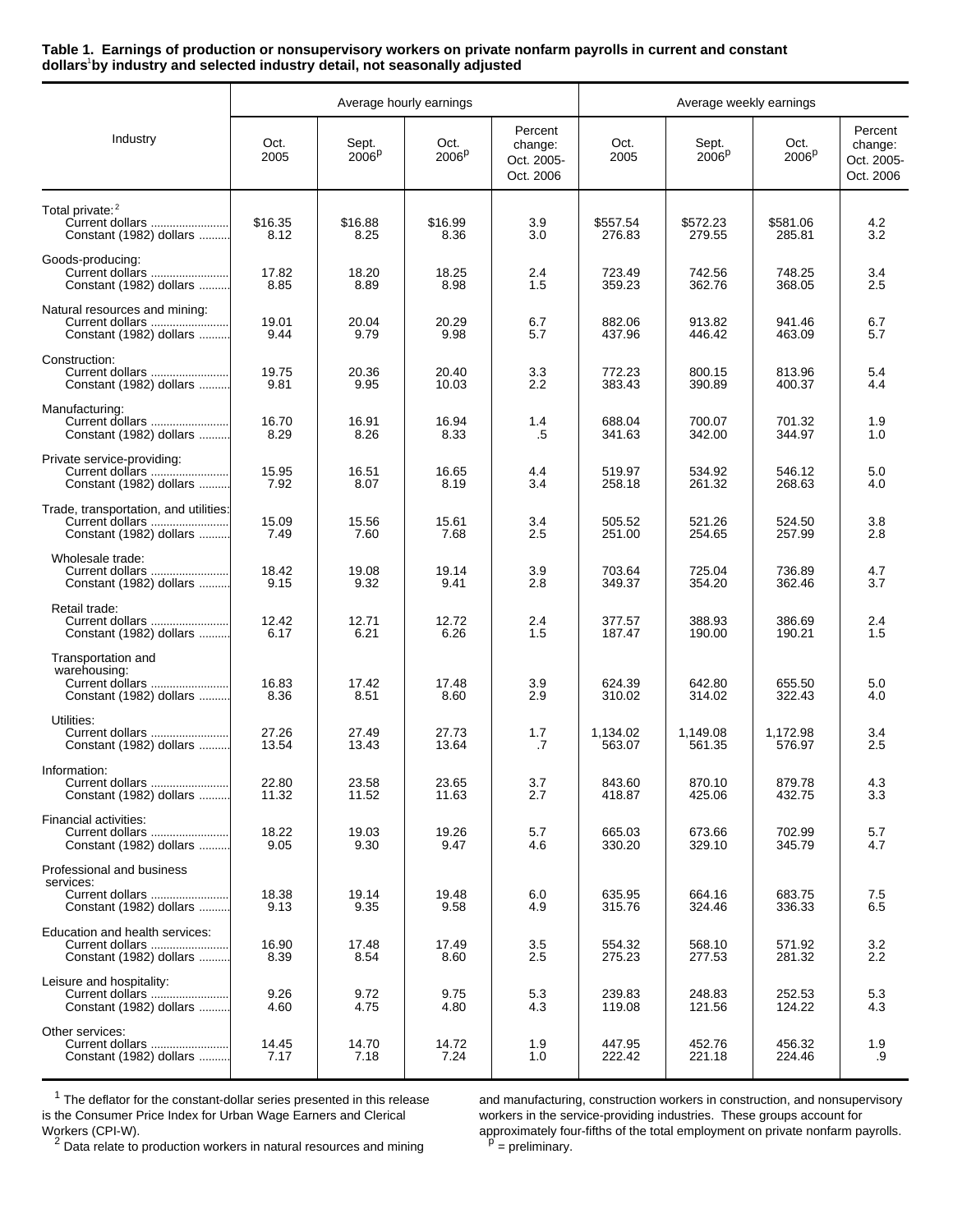| Year<br>and<br>month                                                                                                                  |                                                                                                                     | Average hourly<br>earnings                                                                             | Average weekly<br>earnings                                                                                                       |                                                                                                                                  |  |
|---------------------------------------------------------------------------------------------------------------------------------------|---------------------------------------------------------------------------------------------------------------------|--------------------------------------------------------------------------------------------------------|----------------------------------------------------------------------------------------------------------------------------------|----------------------------------------------------------------------------------------------------------------------------------|--|
|                                                                                                                                       | Current<br>dollars                                                                                                  | Constant<br>(1982) dollars <sup>2</sup>                                                                | Current<br>dollars                                                                                                               | Constant<br>$(1982)$ dollars <sup>2</sup>                                                                                        |  |
| 2005:<br>Oct.<br>Nov.<br>Dec.<br>2006:<br>Jan.<br>Feb.<br>Mar.<br>Apr.<br>May<br>June<br>July<br>Aug.<br>Sept. <sup>p</sup><br>Oct. P | \$16.28<br>16.28<br>16.35<br>16.40<br>16.47<br>16.51<br>16.61<br>16.62<br>16.69<br>16.76<br>16.81<br>16.85<br>16.91 | \$8.09<br>8.15<br>8.20<br>8.17<br>8.20<br>8.19<br>8.18<br>8.15<br>8.17<br>8.16<br>8.16<br>8.24<br>8.32 | \$550.26<br>550.26<br>552.63<br>554.32<br>556.69<br>558.04<br>563.08<br>561.76<br>565.79<br>568.16<br>568.18<br>569.53<br>573.25 | \$273.35<br>275.54<br>277.01<br>276.06<br>277.24<br>276.67<br>277.38<br>275.51<br>276.94<br>276.75<br>275.82<br>278.50<br>282.11 |  |

|                               | Table 2. Earnings of production or nonsupervisory workers <sup>1</sup> on private nonfarm |  |  |
|-------------------------------|-------------------------------------------------------------------------------------------|--|--|
| payrolls, seasonally adjusted |                                                                                           |  |  |

 $2$  The deflator for the constant-dollar series Clerical Workers (CPI-W). presented in this release is the Consumer  $p = p$  = preliminary.

<sup>1</sup> See footnote 2, table 1. **Price Index for Urban Wage Earners and**